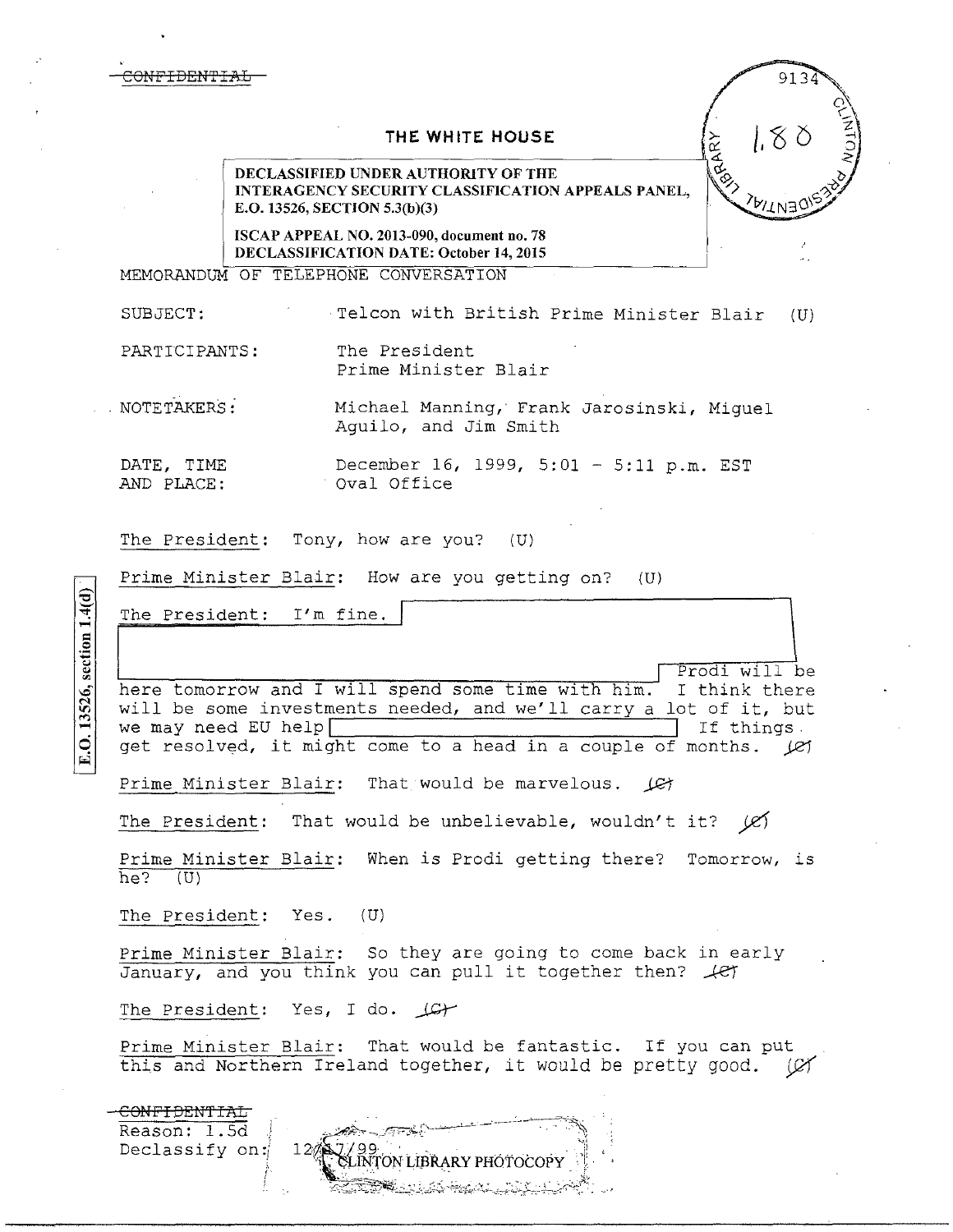## **E.O.** 13526, section  $1.4(b)(d)$

The President: Yes. That would be a good deal. Trimble is coming in the next few days and I will see him. And we are doing what we can with Sinn Fein on the issue of IRA guns.  $+e^+$ 

Prime Minister Blair:

The President: That's good. The only other thing I wanted to mention is that I think it is important to bring this Iraq resolution to a vote tomorrow. I know the French are going to abstain, but we've got to get something moving -- this thing is stuck on idle.  $\text{Ler}$ 

Prime Minister Blair:

The President: You mean with Iraq?  $(2)$ 

Prime Minister Blair: Yes. 1er

The President: I don't know. (U)

Prime Minister Blair: We played around with this for so long, we<br>should go for it. (e)

The President: I think it will give us an idea of where to go  $next. \quad \mathcal{L}$ 

Prime Minister Blair: If we let it go much longer, it will get complicated for everybody,/

> **ELINTON LIBRARY PHOTOCOPY** <u>Same and the second and the state of the second second and the second second second and second second second second second second second second second second second second second second second second second second second </u>

The President: I agree.  $\angle$  **Let**  $\ket{E.0.13526, \text{section } 1.4(b)(d)}$ 

 $\overline{\phantom{a}}$ 



2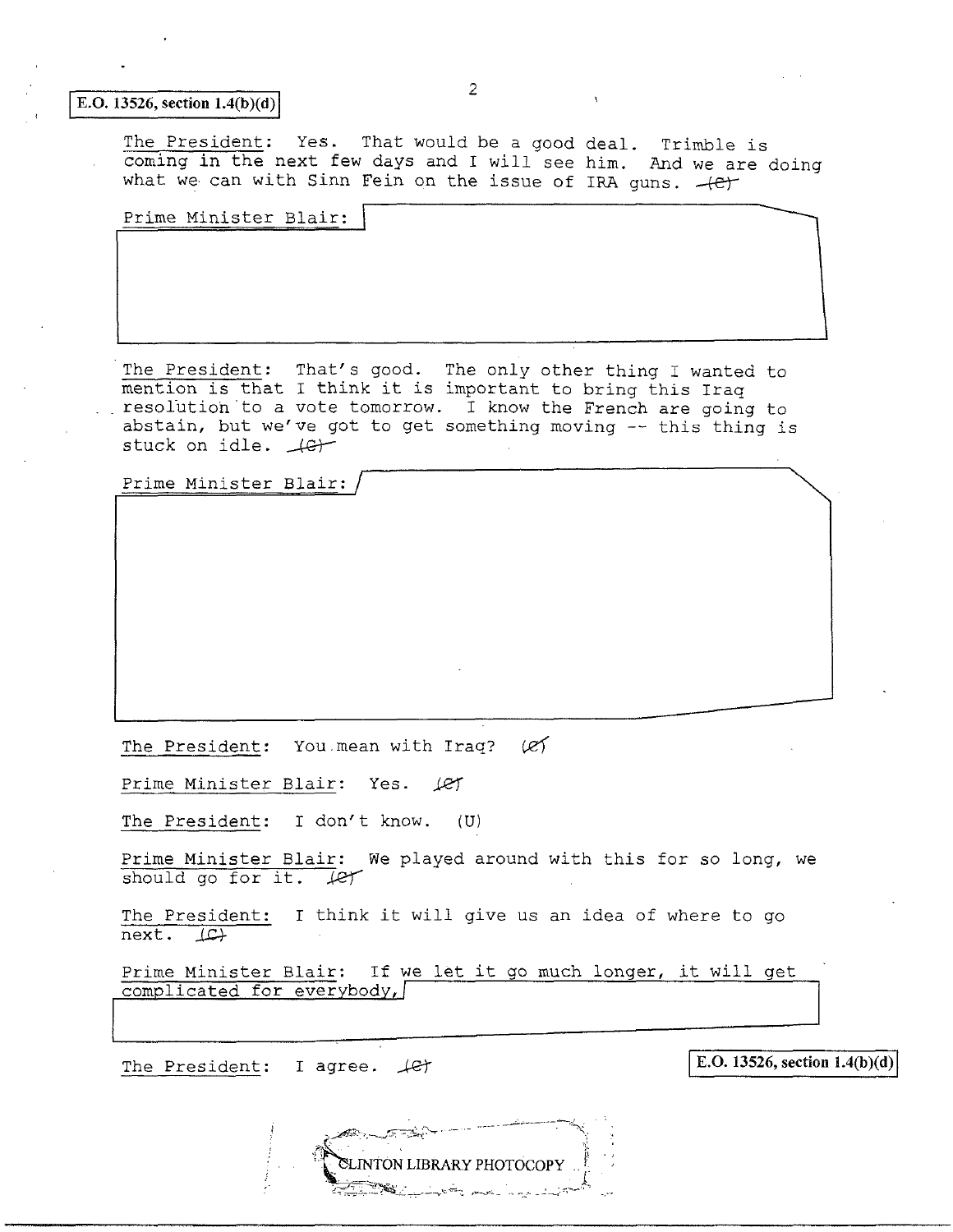Prime Minister Blair: It is sad for the people in Iraq. So is everything all right with you apart from this? (e)

The President: Yes. I'm doing fine and I am delighted things are going well. We have to just keep working at it  $-$ - chipping <u>away 64</u>

~-------

**E.O. 13526, section 1.4(b)(d)** 

Prime Minister Blair:

The President: **E.O. 13526, section 1.4(d)** Are you preparing to be a father again?  $\varnothing$ 

L\_~~ --

Prime Minister Blair: It was so unexpected.

The President: Yes, they have their good selves and their bad selves.  $+e^+$ 

Prime Minister Blair:

The President: Yes, we have to keep working at it.  $+e$ 

Prime Minister Blair: Are you getting any golf in?  $(U)$ 

The President: No, but I'll play soon. I have to get this work out of the way first. (U)

I am really thrilled about the Helsinki decisions. The Turkey-EU t am fearly chiffled about the neisinki decisions. The furkey resolution to other issues. The ESDI decision was good, too.  $+e+$ 

CLINTON LIBRARY PHOTOCOPY

Prime Minister Blair:

 $\frac{E[0.13526, \text{section 1.4(h)}(d)]}{E[0.13526, \text{section 1.4(h)}(d)]}$